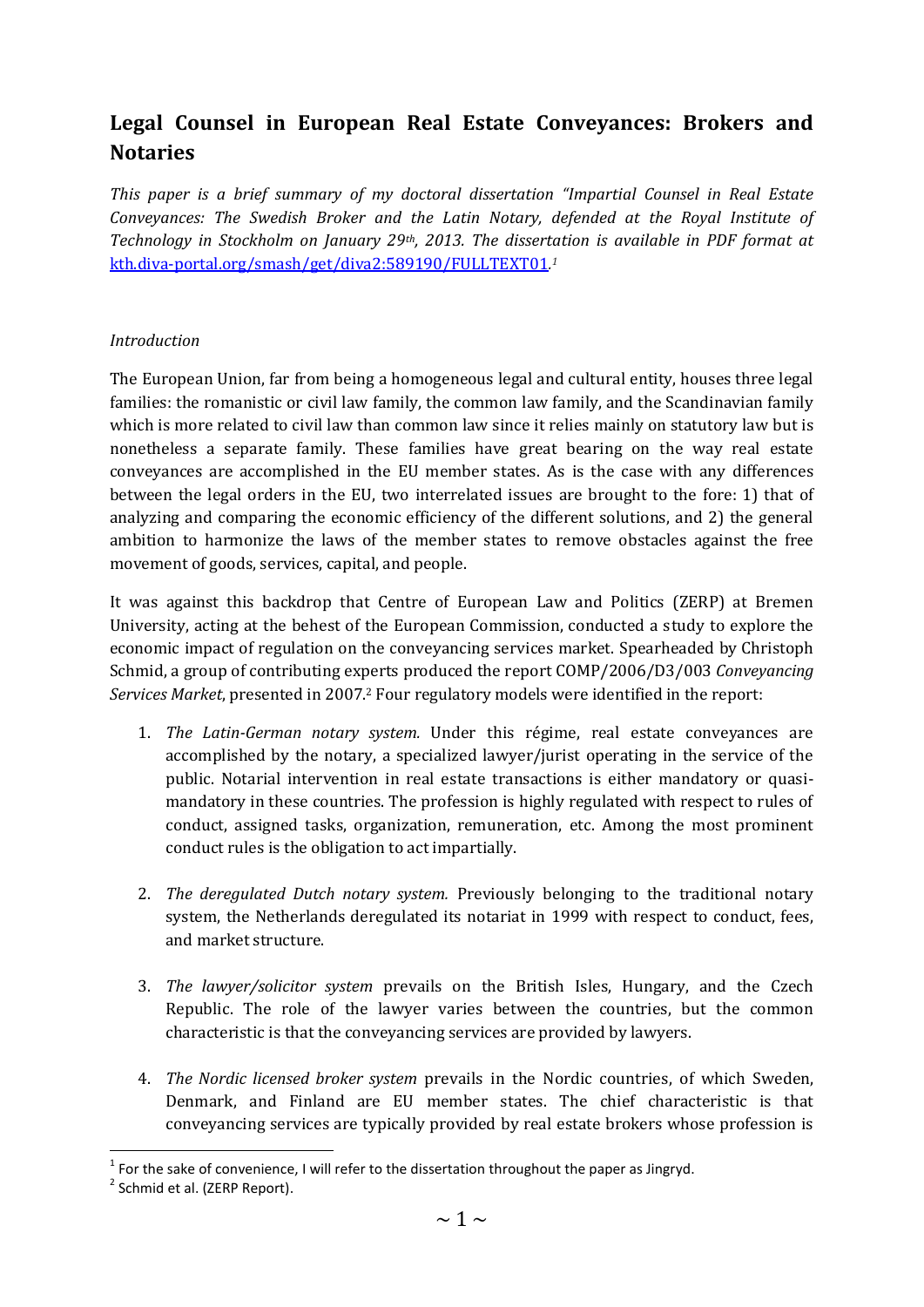regulated with respect to assigned tasks and rules of conduct.<sup>3</sup> In former times this system could encompass regulation of fees as well, but modern competition laws have made such regulations impossible.<sup>4</sup>

The report concluded that there are, particularly in the Latin-German notary model, regulations that generate costs for consumers without producing enough utility to be defensible. Sweden, among others, was highlighted as an example of how high quality can be produced at low costs without unnecessary regulation. Deregulation of the notary profession was proposed as a way to lower costs for consumers and increase utility.

Given that the ZERP Report identified the highly regulated notary profession and its prominent role in real estate conveyances as an obstacle to economic efficiency, it is perhaps natural that the Council of European Notariats (CNUE) appointed an independent consultant to produce a report of its own. The study was conducted by scholars from Harvard University, headed by Peter L. Murray, with the title *Real Estate Conveyancing in 5 European Union Member States: A Comparative Study* (the Murray Report).

Where the ZERP Report concludes that the services performed by notaries can – with the right institutional framework – be performed just as well by private legal professionals or even brokers, the Murray report states that the German, French, and Estonian regimes offer high consumer protection by requiring notaries to disclose information and give impartial advice. The Swedish broker, however, is held in the Murray report to be incapable of offering impartial legal advice as a result of her conflict of interest and her modest legal training.<sup>5</sup>

It seems there is an important dimension lacking in both studies, namely the institutional dimension: how well do the different regimes perform? Is the institutional framework such that the respective regimes can or could function properly? One issue in particular stands out: that of impartial advice to the contracting parties. Under the Latin-German regime, the professional assigned this role is the notary. Under the Swedish regime, the assigned professional is the real estate broker. Before assessing which regime performs better, one must study how they function.

This paper studies, compares, and discusses the activity of impartial advice given to consumers under the Swedish and Latin-German regime. To that end, the duty to counsel of the Swedish real estate broker and the French notary, as well as the role played by the two professionals in the conveyance process, will be juxtaposed. Following that, the two regimes will be discussed briefly with respect to functionality and economic implications.

 $3$  The Danish regime resembles the lawyer/solicitor system insofar as it is common for lawyers to be involved in drawing up the sales deeds and giving advice to their client.

<sup>4</sup> *Mäklarsamfundet*, the largest real estate broker association in Sweden, issued the so-called *Riksprovisionstaxan*, recommended fees, until the enactment of the 1993 Competition Act (today replaced by the 2008 statute with the same name).

 $<sup>5</sup>$  Murray, p. 91.</sup>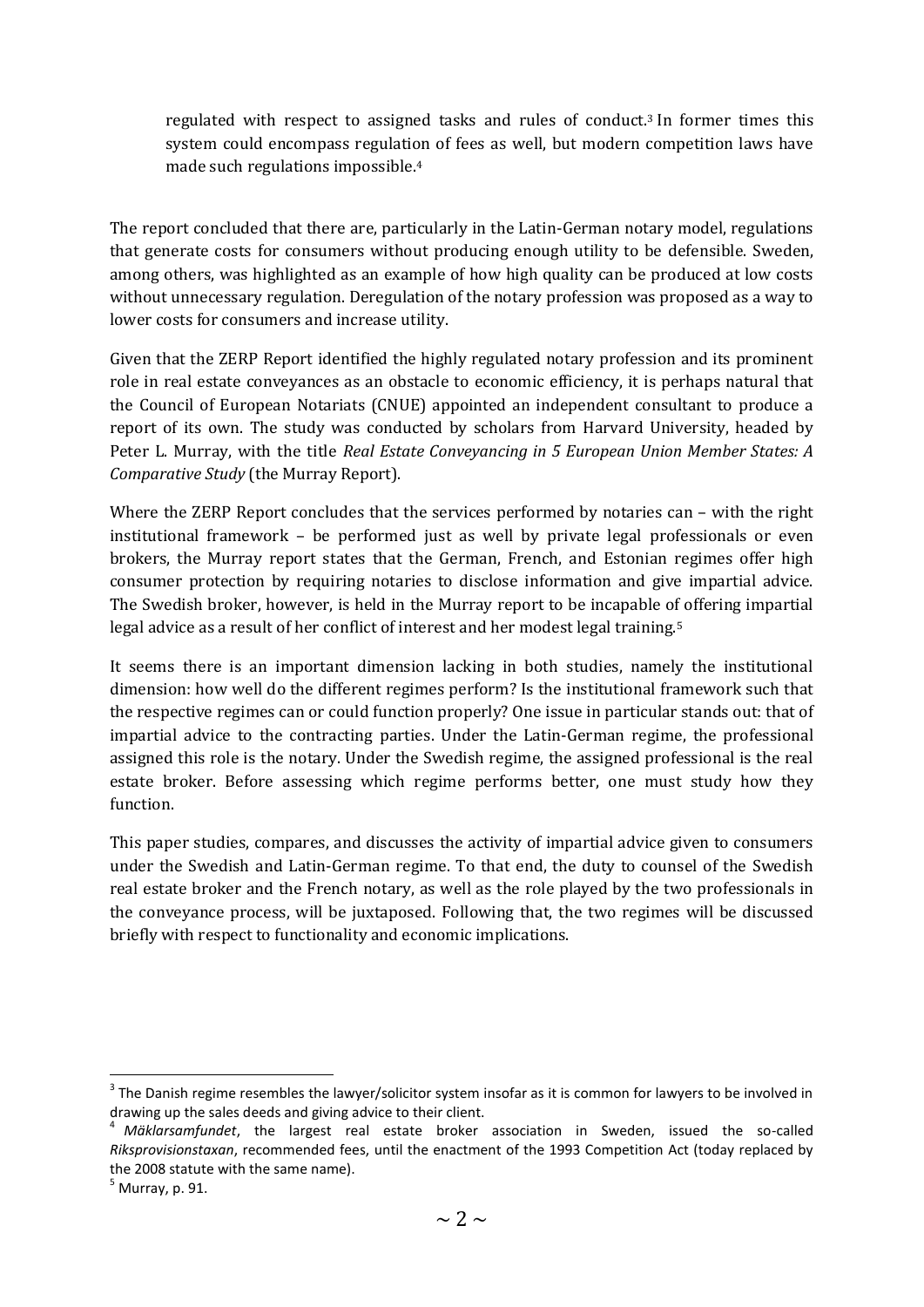### *The Swedish Broker*

Under 4:1 of the the Swedish Land Code (1970:944), a valid real estate conveyance requires a written contract, signed by both parties, with a specification of the property and a declaration of transfer of ownership. The buyer must apply for title registration at the Land Registry within three months (20:1-2 LC), and for the application to be granted, the seller's signature on the sales deed must be attested by two witnesses (20:7 1 p LC). However, title registration is of declaratory significance only. Hiring a broker or any other professional is optional, but it is estimated that roughly 90 % of all conveyances are accomplished through brokers.

The broker is bound to a duty of due care under 8 § of the Estates Agents Act (2011:666). The due care duty means that the broker is held to a quite high standard of diligence and prudence, with the aim of safeguarding the interests of both buyer and seller. For instance, if the broker is alerted of a particular risk, she must take appropriate measures to prevent injury or loss on the part of the concerned party. 6

Further, 16 § EAA provides that the broker must give the parties such information and advice as they may need concerning the property and other relevant issues in connection to the conveyance. For instance, if the broker knows of a defect, she must disclose that defect to the buyer notwithstanding that doing so may be detrimental to the seller. She must also explain the significance of the defect, and give advice on the proper course of action. The duty to disclose information also applies to other relevant facts, such as changes in zoning and planning that are known to the broker.<sup>7</sup> 16 § further stipulates that the broker must strive to ensure that the seller provides, prior to the sale, such information as the buyer may need. This is not merely directed at providing information to the buyer: it is also of importance for the seller to disclose information in order to avoid liability under the Land Code or the Sale of Goods Act. Therefore, the broker must explain those rules to the seller so as to ensure that the seller understands the significance of disclosing or withholding information. 16 § further obliges the broker to strive to ensure that the buyer inspects the property prior to the sale. Again, to ensure that the buyer understands the full significance of inspecting the property, the broker must explain the relevant rules in the Land Code or Sale of Goods Act. The current statute has introduced a new obligation in this regard: to inform the buyer *in writing* of their duty to inspect. This new formality must not, however, overshadow the overriding principle, which is that the broker must give both parties all the information and advice necessary to ensure that they understand the full implications of the situation at hand. 8

17 § EAA requires the broker to verify who is entitled to dispose of the property, by what mortgages, easements, or other rights it is encumbered, and whether it is part of one or more joint facilities. The question of who is entitled to dispose of the property encompasses an obligation to verify whether the consent of another party is needed - e.g. a co-owner, a spouse, or another estate beneficiary - and to ensure that such consent is at hand before the sale is effectuated. The duty to verify is absolute in the sense that if it is possible to obtain the correct information, it constitutes an infraction of the provision not to obtain it. Besides the duty to verify, the broker is held to a duty to investigate. The latter duty follows from the general due care duty, and applies where 1) information given by the buyer, the seller, or a third party is

 $^6$  Jingryd, pp. 56-57.

 $^7$  RÅ 2006 ref. 53.

<sup>8</sup> Jingryd, pp. 60-62, 171-188, 195-217.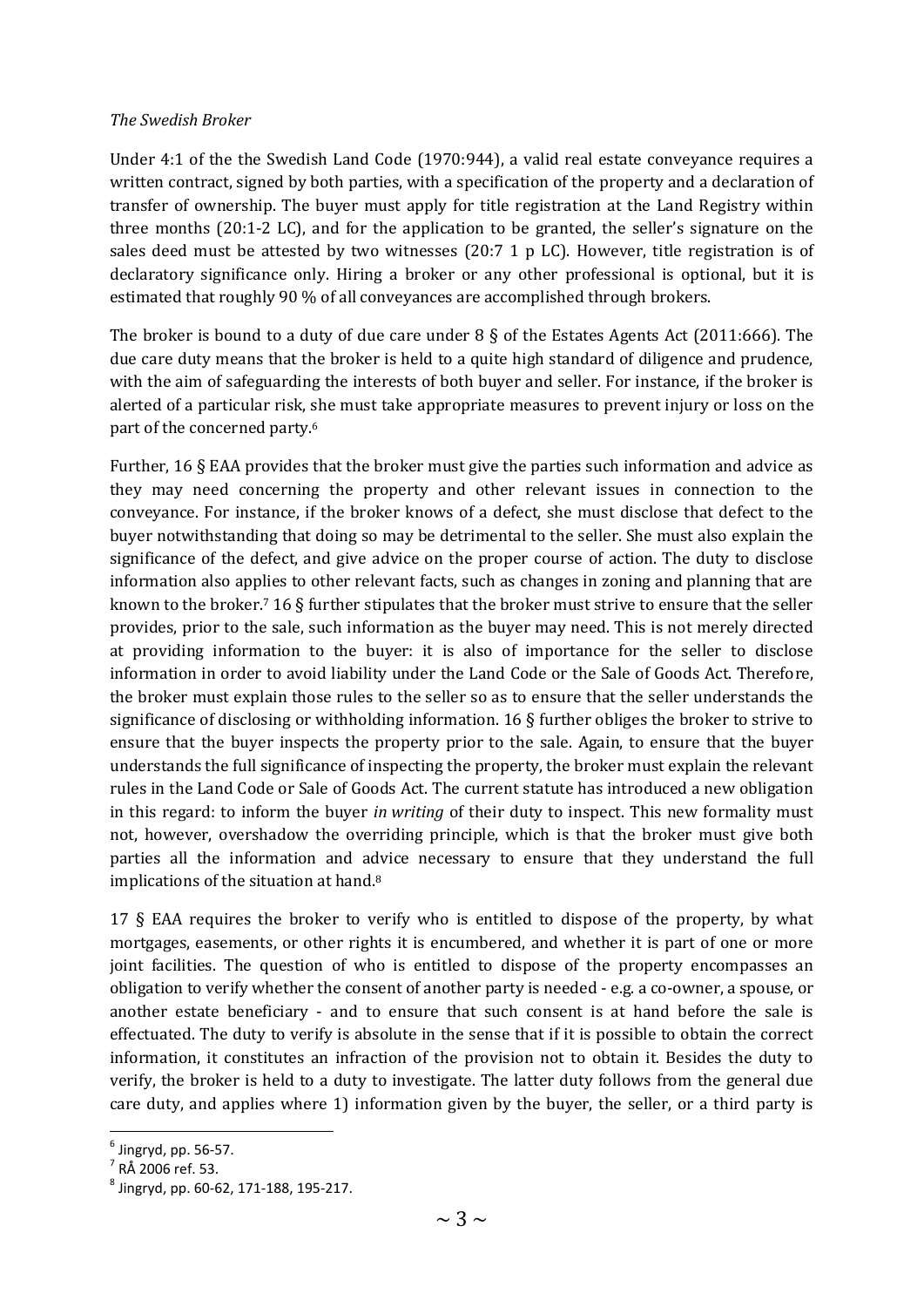uncertain, unlikely, unusual, or in any other way remarkable, 2) the issue at hand is of importance to the buyer and/or the seller, e.g. given the economic risk at stake or the complexity of the issue, and 3) verifying the information does not place undue burden on the broker. A duty to investigate can also result from observations made by the broker (Jingryd, pp. 132-156).

21 § EAA stipulates that the broker must strive to ensure that the parties reach agreement on issues that need to be resolved in connection to the conveyance. Unless otherwise agreed (which, as a practical matter, very seldom happens), the broker must also draw up all necessary documents. The aim is to prevent future disputes. In conjunction with the due care duty and the duty to advise, this results in the following responsibility with respect to the sales contract: 1) to identify the potential pitfalls and problems, 2) to present adequate solutions, e.g. contract clauses, 3) to formulate said clauses in an adequate manner, 4) to explain the contract clauses to the parties, including their relation to applicable law, and 5) to strive to ensure that all agreements are documented. 9

## *The French Notary*

French law does not, as a general rule, prescribe any particular formalities for the validity – as regards the buyer-seller relation - of the real estate conveyance. The fundamental rule is Article 1583 of the Code Civil, which provides:

*"It [the sale] is complete as between the parties, and property passes in law to the purchaser from the seller as soon as both the thing and price have been agreed upon notwithstanding that the thing has not been delivered or the price paid"*.

The provision describes a consensual agreement with no other requirements than the agreement upon the thing to be sold and its price. That being so, buyer and seller are mutually bound by the agreement without the need to observe any particular formalities. There are, however, exceptions to the rule. Art. L 261-11 of the Construction and Habitation Code<sup>10</sup>, read in conjunction with Art. L 261-1 of the same Code, provides that a sale whereby the seller undertakes to construct one or several buildings within a timeframe specified in the contract is concluded by *acte authentique.* Thus, many sales of newly built homes must be accomplished through a notarized deed.

Although the general rule is that the sale itself can be accomplished without formalities, it is a fact that real estate conveyances entail several formality requirements, both *de jure* and *de facto*. Firstly, as is widely known and intuitively understood, a verbal agreement - though valid and binding as such - is of scant use if one cannot prove its existence or its terms. The more costly the transaction, the less appealing the prospect of taking chances in that regard. Thus, it is common practice in France as in other places for buyers and sellers to use written agreements.

Secondly, notarial intervention is mandatory in two other important parts of the transaction: the mortgage agreement and the *publicité foncière*. <sup>11</sup> As to the mortgage agreement, the seller is of

1

 $^9$  Jingryd, pp. 232-253.

<sup>10</sup> *Code de la construction et de l'habitation*.

<sup>11</sup> The Land Register in France is called the *publicité foncière,* which is made up of a number of *bureaux des hypotèques*.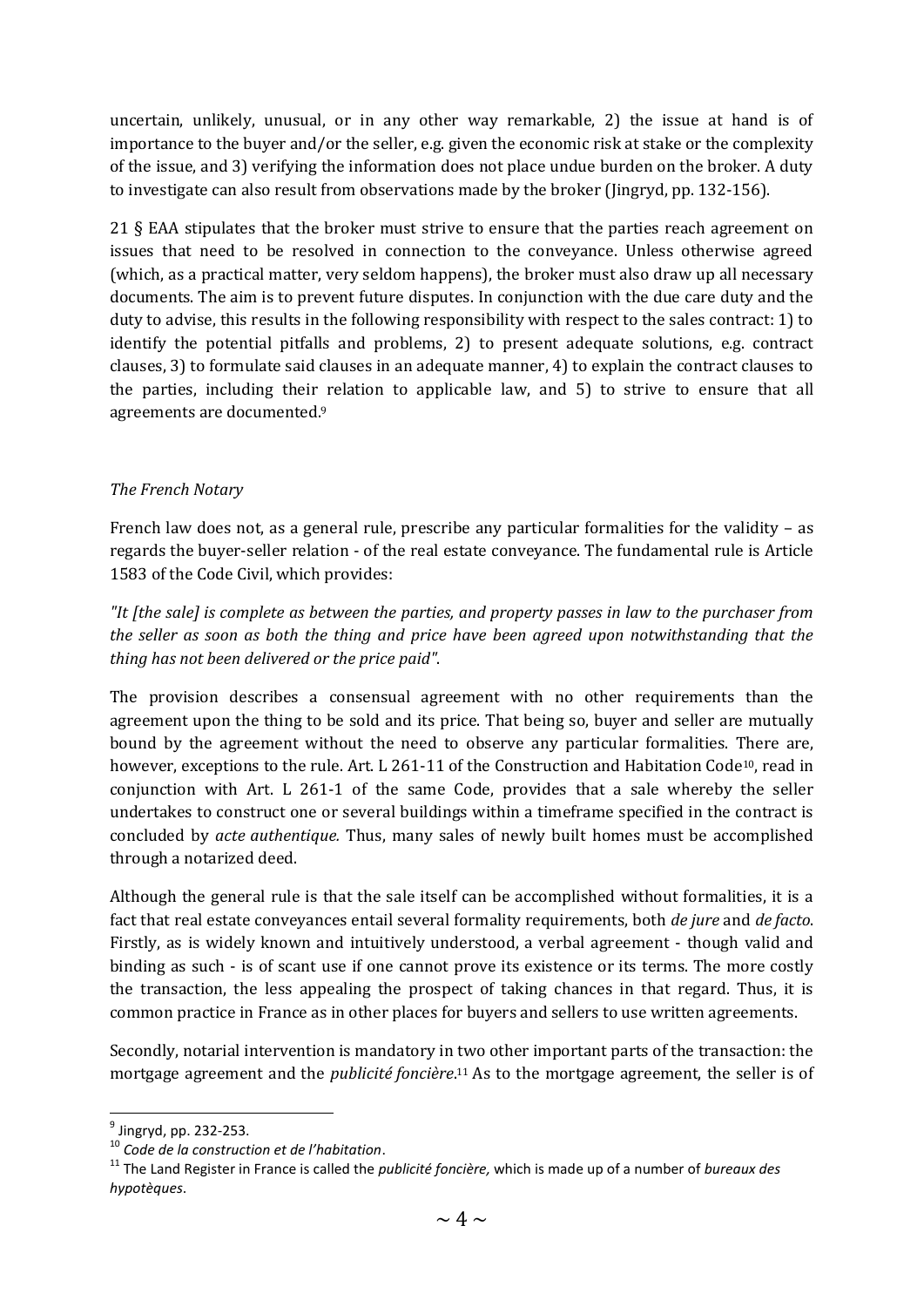course not a party to that agreement. However, since most buyers need to finance their purchase with a loan, it seems fair to consider the mortgage agreement inherent in the transaction. As to the *publicité foncière*, the sale through mutual consent is only binding between buyer and seller. It is not until the sale is recorded at the *bureau des hypothèques* that the sale becomes binding towards third parties. The *bureau des hypothèques*, in turn, will only accept a notarized deed. Thus, the intervention of a notary is practically mandatory in the real estate conveyance despite the lack of prescribed formalities between buyer and seller.

Turning to the actual conveyance process, a standard residential real estate conveyance takes place roughly in the following manner. The buyer and seller find each other in the marketplace, either through a real estate broker or in another manner. Brokers are involved in relatively few transactions, merely 25-50 % of all conveyances. The parties sign a sales contract, called the *compromis de vente* (sales agreement) or *avant-contrat* (pre-contract). The *compromis de vente* is a traditional contract. Once agreed upon, buyer and seller are mutually bound to the sale, with the exception that the buyer has a statutory right under the *Loi SRU* to a cooling-off period of at least seven days, during which the buyer is unilaterally entitled to cancel the contract. This right applies where the buyer is a private person, and cannot be contracted out.<sup>12</sup> Further, the contract commonly stipulates one or several contingency clauses, such as mortgage clauses or contingencies related to encumbrances or restrictions due to zoning and planning. The parties are free to draw up the contract themselves, but in actuality notaries account for 80 % of all *avant-contrats* (Jingryd, pp. 124-126).

As an alternative to the *compromis de vente*, the seller may issue a *promesse de vente* (a pledge to sell). The *promesse de vente* differs from the *compromis de vente* in that whereas the latter is a mutually binding consensual agreement, the former is a unilateral declaration that only binds the seller. In short, the *promesse de vente* means that the seller pledges, for a specified period of time, to sell the property to a specified party. During that time, the seller cannot sell to another party. The unilateral obligation becomes a mutually binding sales agreement once the seller agrees with a buyer on a sales price; C.C. Art. 1589. No particular formalities are needed. Since the *promesse de vente* is nonetheless by definition an asymmetrical arrangement, to balance the scales it usually specifies a certain sum, called *indemnité d'immobilisation*, to be paid by the beneficiary should they choose not to purchase the property. The sum is usually 10 % of the sales price, which corresponds to the standard deposit sum provided for in mutual sales contracts. This is no mere happenstance. There are three possible outcomes: 1) the completion of the sale, in which case the *indemnité d'immobilisation* is discounted from the sales price, 2) the buyer defaulting, in which case the sum is paid to the seller as indemnification, or 3) the noncompletion of the sale due to a contingency clause. The mutually binding *compromis de vente* seems to be the most common choice, though there are regional variances throughout France in that respect.<sup>13</sup> Though there is no requirement to do so, the parties are free to avail themselves

1

<sup>12</sup> The *Loi n° 2000-1208 du 13 décembre 2000 relative à la solidarité et au renouvellement urbains* (commonly referred to as the "Loi SRU") amended several laws, including the *Code de la construction et de l'habitation (CCH)*. Through Art. 72 of the Loi SRU, Art. L271-1 and L271-2 of the CCH now stipulate a mandatory seven-day cooling-off period for buyers of residential real estate who are private persons.

<sup>13</sup> There are three more options besides the *compromis de vente* and the *promesse de vente.* First there is the *offre d'achat*, which is a unilateral pledge from a prospective buyer to purchase the property at a given price. Then there is the *pacte de préférence*, which is a right of first refusal. Finally, there is the *vente à réméré*, regulated in C.C. Art 1659 to 1670, where the seller is granted the option to repurchase the property within five years.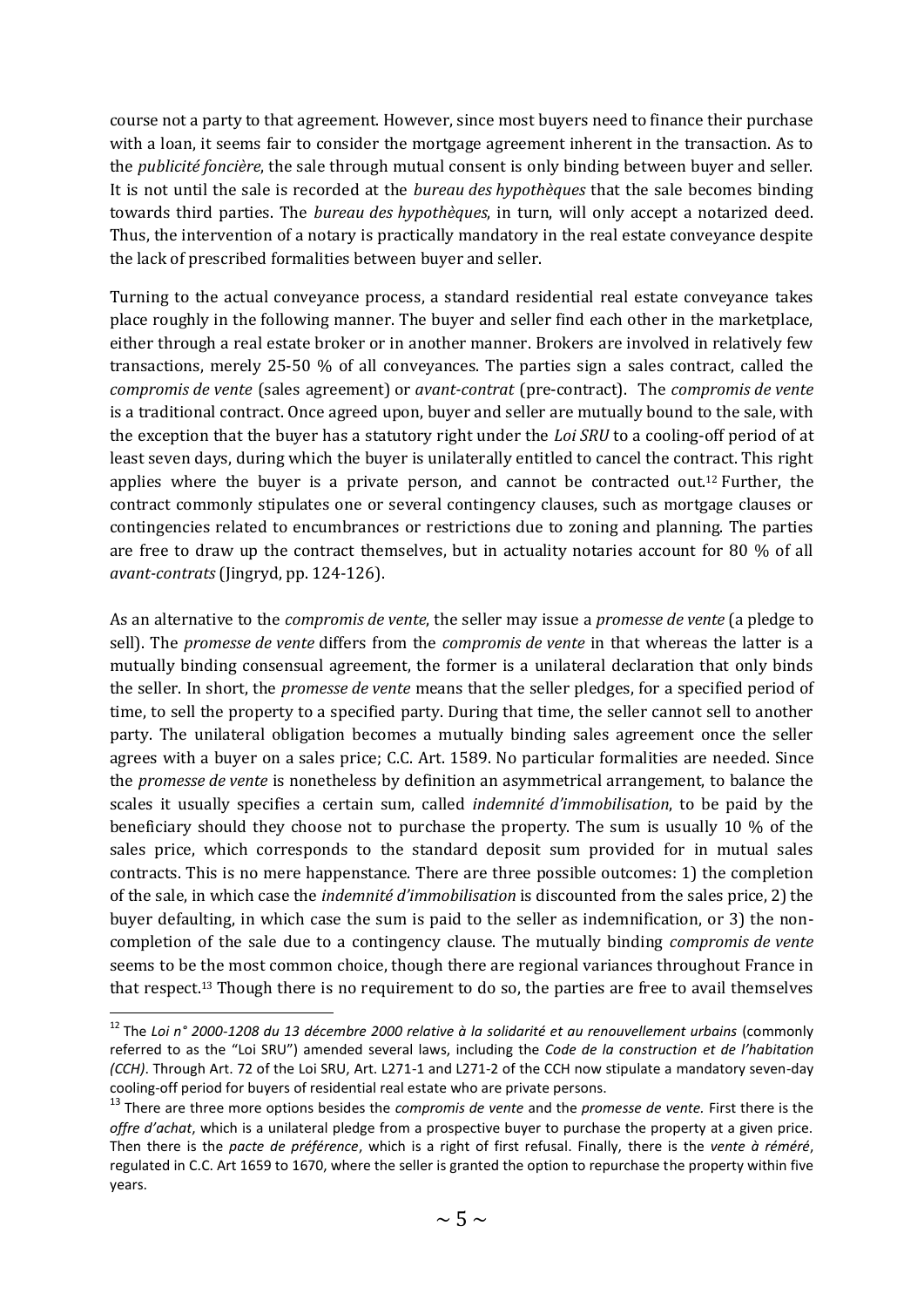of the services of a notary to draw up the *compromis de vente*. If they choose to do so, Art. 64.1 of the Règlement National confers the responsibility to draft it on the notary of the seller (Jingryd, pp. 124-126).

Once the parties have agreed, a notary is appointed. The choice of notary usually falls on the buyer though this is by no means a legal requirement. It is also possible to involve two notaries, one for each contracting party. If this is done, then one of them is understood to be the *notaire instrumentaire* – the drafting notary. However, both notaries are held in to the same duty to counsel.

Once the drafting notary is appointed, a date is set for the *rendez-vous de signature*, when the *acte de vente* is signed by the parties. Prior to that meeting, the notary goes about collecting the information prescribed by law or otherwise needed, such as e.g. existing mortgages and other encumbrances, and prepares the *acte de vente*, which is the official conveyance deed. The *acte de vente* is an *acte authentique* with full probative value and immediate enforceability. During the meeting, the notary gives (or is at least legally obliged to give) all relevant information and advice to the parties. Once the *acte de vente* is signed, the buyer pays the remainder of the sales price and receives the keys to the property. After the meeting, the notary sends the *acte de vente* and the rest of the documents to the *bureau des hypothèques* for recording in the land register.

The notary is held to a quite strict counseling duty (*devoir de conseil)*, evolved through the case law of the Cour de Cassation (the French Supreme Court) on the basis of Art. 1382 of the Code Civil. As in the case of the Swedish broker, the notary's counseling role entails four distinct duties: 1) to ascertain facts by conducting verifications, 2) to disclose information, 3) to give adequate advice, and 4) to draw up all necessary documents in an appropriate manner.<sup>14</sup> The overriding principle is that the notary must ensure the validity and efficacy of the deeds and the transaction. Validity means that the transaction is valid and binding to all parties, whereas efficacy means that the deed and the transaction actually accomplish that which the parties seek out to accomplish.<sup>15</sup>

As in the case of the Swedish broker, the French notary's duty to ascertain facts applies mainly to information concerning the seller's right of disposal and encumbrances such as mortgages and easements. Unlike the broker, the notary must also check the zoning and planning situation of the property, which is done by obtaining a *certificat d'urbanisme* from the municipal authoritites.<sup>16</sup> Disclosing relevant information is arguably an intrinsic part of an advisory role such as that of the notary, and seems to have been taken for granted in by the courts.<sup>17</sup> As to advice, it should be borne in mind that the notary must see to their impartiality, never treating one party as client and the other as counterpart. As a result, the advice given is mainly directed at ensuring that the contracting parties are aware of all risks and opportunities involved in the transaction, and that they understand the full significance of the present facts and of the choices made. This could involve making the concerned buyer or seller aware of an applicable statutory provision, explaining the parties' rights and obligations under applicable law, or recommending

 $^{14}$  Jingryd, pp. 156-170, 188-194, 217-231, 254-264.

<sup>&</sup>lt;sup>15</sup> de Poulpiquet, pp. 11-12; Biguinet-Maurel, pp. 172-173; Jingryd, pp. 126-131.

<sup>&</sup>lt;sup>16</sup> Cass. 1<sup>re</sup> civ., Bull. 1980 I n<sup>o</sup> 112, ruling of April 15<sup>th</sup>, 1980; Cass. 1<sup>re</sup> Civ., Bull. I 1990 N<sup>o</sup> 160 p. 114, ruling of June 12th, 1990; de Poulpiquet, pp. 89-90; Jingryd, pp. 164-165.

<sup>&</sup>lt;sup>17</sup> See e.g. Cass. 1<sup>re</sup> civ., Bull. civ. I, n<sup>o</sup> 6, ruling of January 6<sup>th</sup>, 1994; Jingryd pp. 188-194.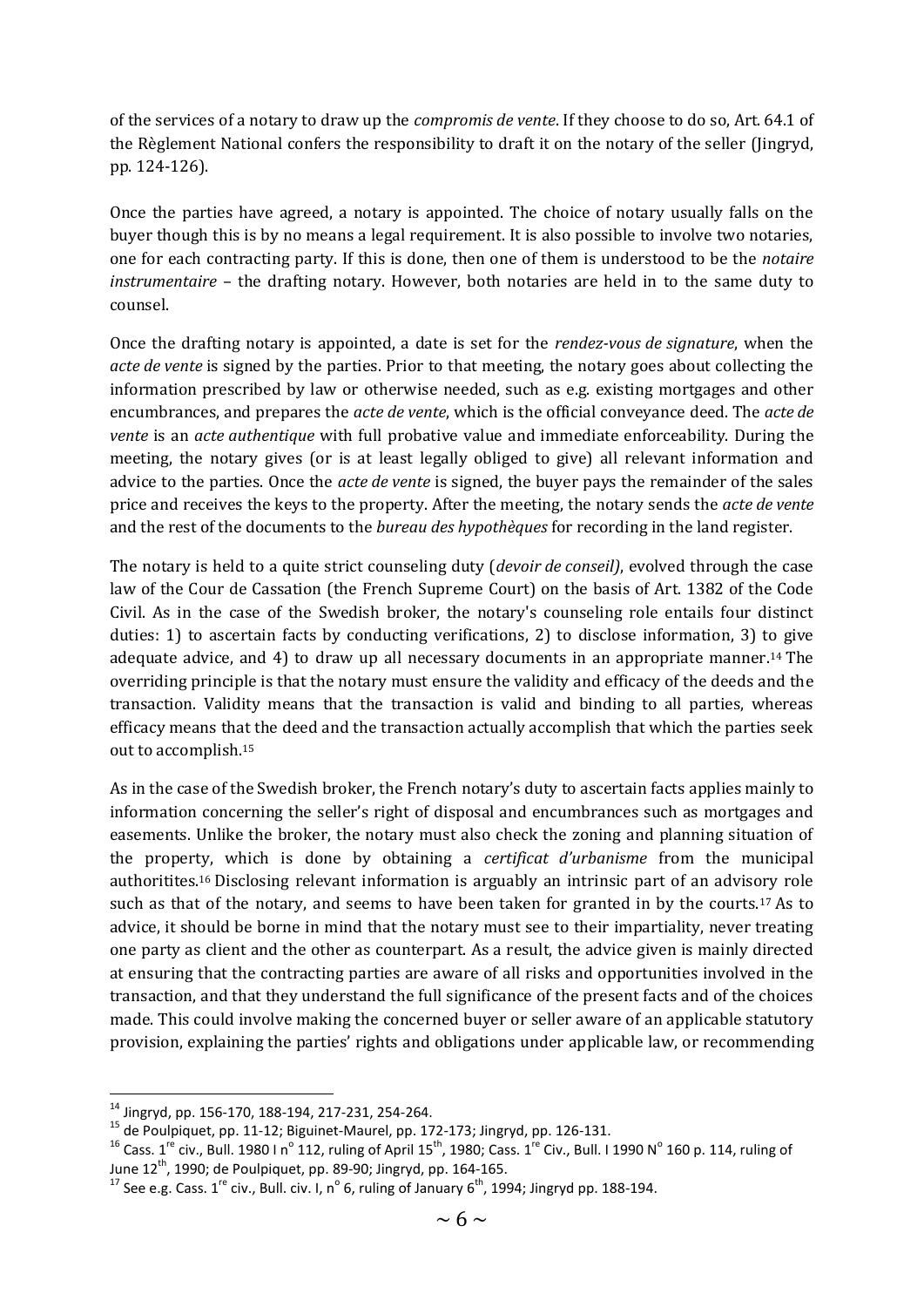a particular course of action that is fiscally favorable.<sup>18</sup> As for drawing up the necessary deeds in an adequate manner – meaning above all that it accomplishes the intended goals of the parties – it seems intrinsic in the notary's role that the deeds produce their desired legal effect. The notary must remain especially alert to any factors – e.g. factual circumstances or applicable legal provisions – that may affect the validity or efficacy of the deeds.<sup>19</sup>

## *Comparison and Discussion*

**.** 

The juxtaposition of the roles and duties of the two professionals reveals remarkable similarities. Despite a few variations on the task-specific level, the duty to counsel of the Swedish broker and that of the French notary are similar enough that it is possible to venture a uniform definition. Thus, the duty to counsel is:

*the duty to diligently and prudently safeguard the interests of the parties, with particular regard to the validity and the efficacy of the transaction. That duty is accomplished by fulfilling the four subduties of ascertaining facts, disclosing relevant information, giving adequate advice, and drawing up deeds that are suitably tailored to the transaction at hand.*

The first question that is brought to the fore is whether either regime is desirable in the sense that it produces utility that exceeds the costs. That is an important issue to be studied. However, such an assessment presupposes that all utility and costs can be measured in a clear and unambiguous way – something that cannot be said to be the case. For instance, embedded in the field of law-and-economics is the idea of liberty and the postulate that state intervention should be kept at a minimum. How does one put a price on such an ideal? How does one put a price on diverging or opposing views? Another factor is consumer protection. While consumer protection can in part be justified in terms of consumers being more willing to spend money in the marketplace if they know that they have adequate protection, such as cooling-off periods and a duty of disclosure on the part of producers, there is at the heart of consumer protection policy the idea that those with less information and/or power should not be abused by those with more information and/or power. How does one put a price on that?

Another perspective for evaluation, that can account for economic as well as other factors such as consumer protection, but which does not hinge on being able to measure utility and costs in numbers, is to assess the regimes' *institutional robustness*. Is either regime viable in the sense that it can be expected to function as intended? Here, the same incentives that are studied in economic theory, and which can be detrimental to economic efficiency, constitute challenges to the functionality of the regime. Institutional robustness is not a universal model that yields a perfect answer as to whether a regime is desirable. For instance, it could well be that a regime is institutionally robust and works exactly as intended while at the same time being so costly as to offset the benefits. The reverse may also hold true: it could well be that a regime is economically sound in the sense that it produces low transaction costs, while being so institutionally flawed that it cannot function in the intended manner.

<sup>&</sup>lt;sup>18</sup> See e.g. Cass 1<sup>re</sup> civ., Appeal n<sup>o</sup> 10-14170, ruling of April 28<sup>th</sup>, 2011; Cass. 1<sup>re</sup> civ., Bull. I 1987 n<sup>o</sup> 288 p. 207, ruling of November  $12^{th}$ , 1987; Jingryd, pp. 217-231.

<sup>&</sup>lt;sup>19</sup> See e.g. Cass. 3<sup>me</sup> Civ., Bull. 1990 III N<sup>o</sup> 119 p. 66, ruling of May 16<sup>th</sup>, 1990; Jingryd, pp. 254-264.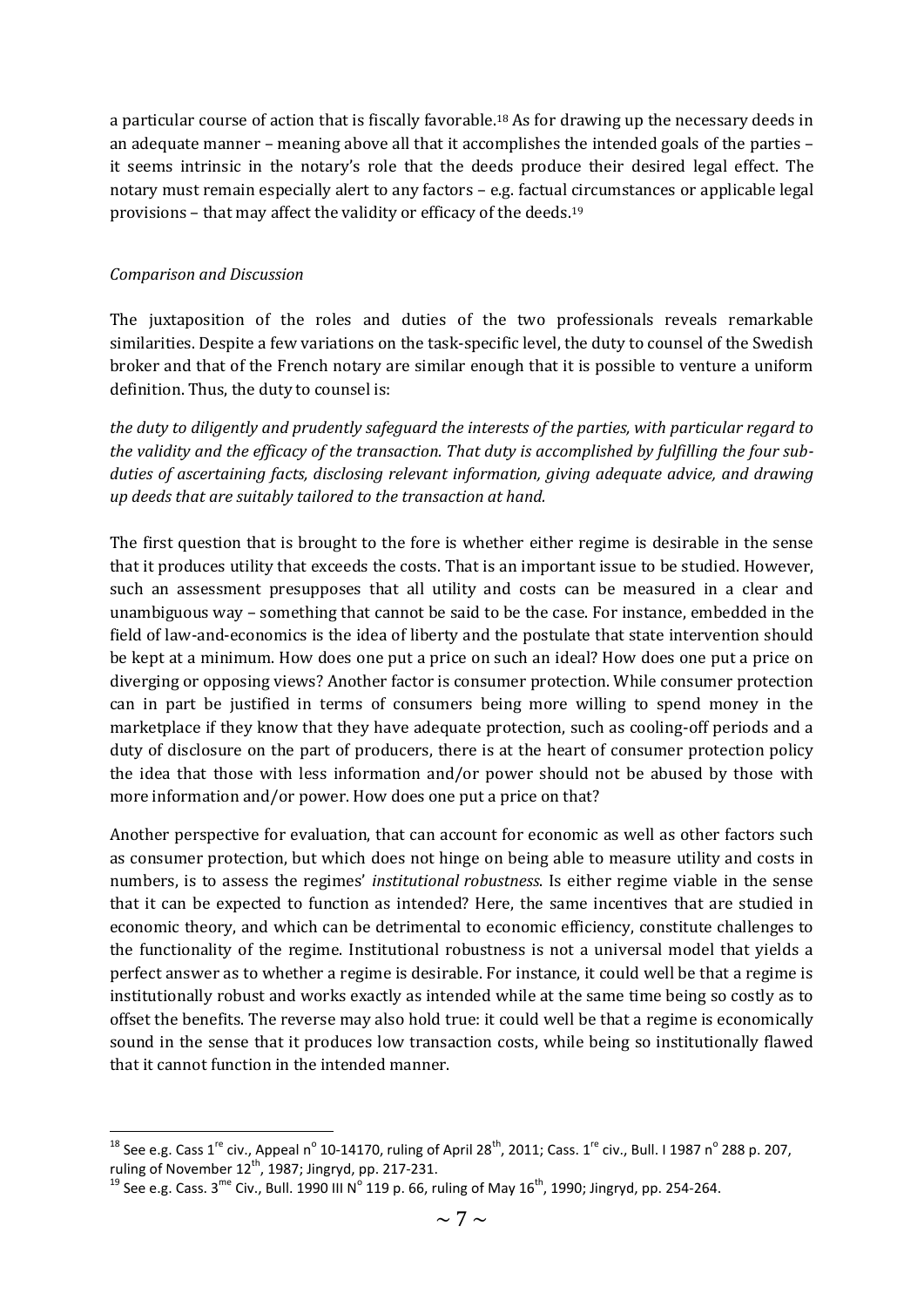In the case of the notary regime, there are a number of economic issues that are or could potentially be of interest. <sup>20</sup> For instance, the classic notary model can be construed as hampering with both supply and demand, since the *numerous clauses* rules and barriers to entry limit the number of players on the market; at the same time, mandatory intervention can be viewed as tantamount to an artificial demand for those services.

On the other hand, notaries are expertly qualified for the legal tasks assigned to them. Arguably, to draw up and authenticate deeds is the very essence of the notary's work. A certain measure of ascertaining facts is inherent in the craft, at least as regards information that could affect the validity of the deeds, as is ensuring that the deeds are worded in an adequate manner. While perhaps not inherent in the authentication process, disclosing information and giving advice seem a natural extension. Moreover, for a legal professional, giving counsel to the parties is no alien concept. There should therefore be no insurmountable challenges to the proper performance of the notary's duties. However, the tendency among notaries in the relatively near past to hold in their defense in court that they had been hired merely to draw up the deeds suggests that a more reductionist view of the notary's role may still have its supporters among some members of the profession.

The broker model, for its part, raises the issue of market failures. For instance, it is a common trait of all liberal professions that the services are highly qualified. As a result, there is a substantial information gap between the professional and the client. Professional services thus have attributes of credence goods, meaning that consumers cannot without difficulty – or not at all – measure its quality either before or after the purchase. Since consumers cannot measure quality, they will not be willing to pay more to receive a high quality service. This leads to what is described as a market for lemons, also known as adverse selection: assuming that there is a causal relation between quality and price – meaning that professionals will only be willing to provide high quality for a higher price – service providers will be disinclined to provide high quality since consumers are not willing to pay for it. Consequently, high quality providers are driven out of the market.

Another factor that is likely to contribute to adverse selection is the way brokerage is commonly defined. 1 § EAA defines brokerage as "*"(…) an operation based on an agency agreement whose purpose is to designate an opposite party with whom the principal can reach an agreement on an assignment or a grant".*<sup>21</sup> Furthermore, 23 § EAA makes the broker's right to remuneration contingent on a successful conveyance. The efficient course of action for a broker is therefore to perform only that which is instrumental in order to receive her commission. As a result, the broker has poor incentives to spend time giving the parties detailed legal counsel regarding the contract and other important issues in the transaction. On the contrary, the duty to counsel is likely to be perceived as an encumbrance rather than an integral part of the craft.

These are but a few examples of the institutional factors that may affect the proper functioning of the two regulatory models. Other important factors include the education level and self-image of the members of the respective professions.<sup>22</sup>

<sup>&</sup>lt;sup>20</sup> ZERP Report; Murray Report.

<sup>&</sup>lt;sup>21</sup> Non-official translation, available at the website of the government supervisory body; www.fmi.se.

<sup>22</sup> Jingryd, pp. 279-293.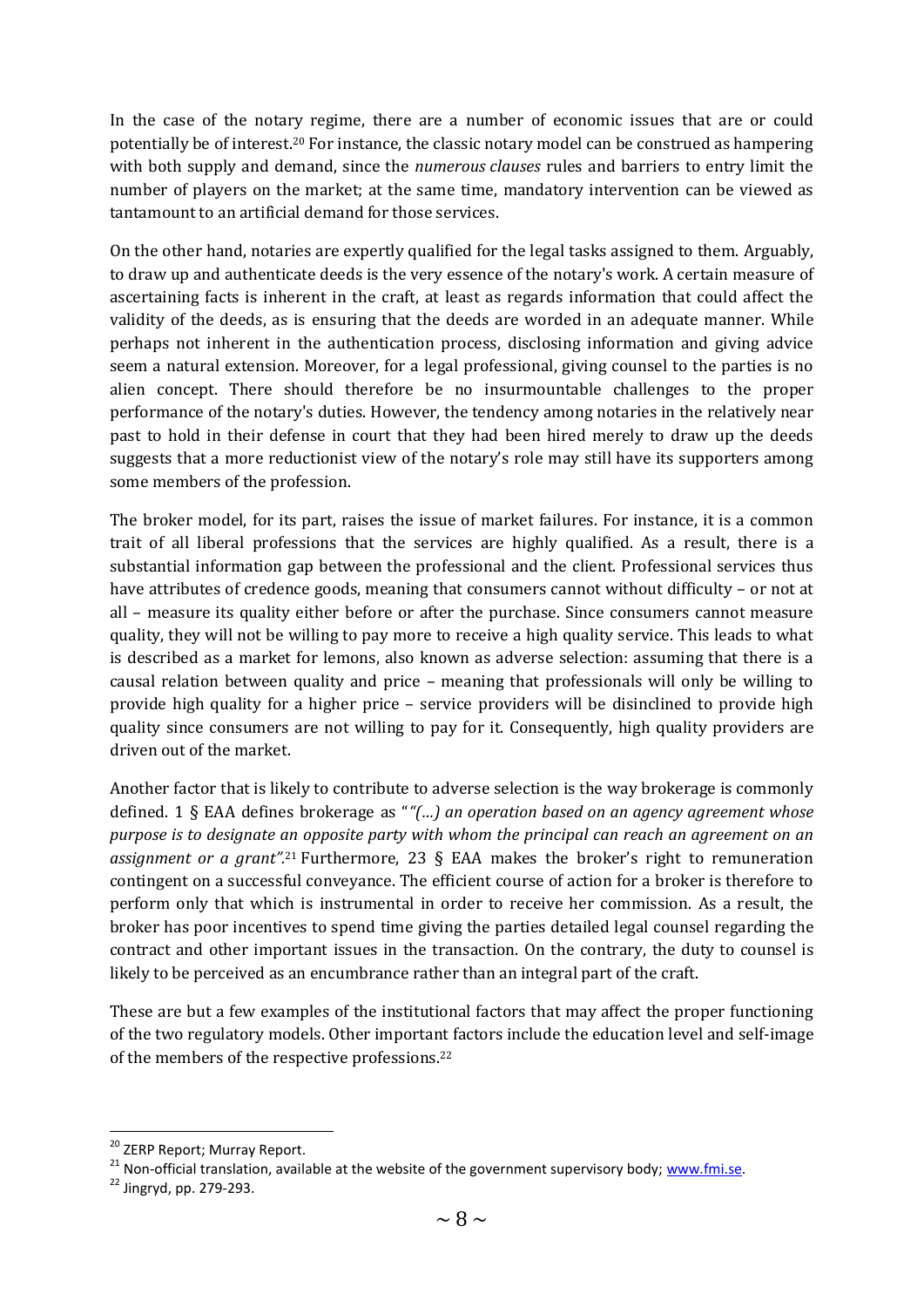### *Conclusions*

It would be an impossible task in a paper such as the present one to provide an answer as to which regulatory model is the most desirable. However, by juxtaposing the roles and duties of the Latin-German notary and the Swedish broker, I have highlighted the function of impartial counsel in real estate conveyances. I have also presented a new, broader perspective for evaluation of the regulatory models than the calculation of transaction costs. This perspective includes 1) taking into account that not all relevant factors are easily measured, and 2) the concept of *institutional robustness*, i.e. how well the regulatory model functions or can be expected to function due to institutional factors such as the incentives of the key professionals.

Future research regarding real estate conveyances should focus on incentives and institutional robustness, e.g. on how to provide optimal incentives for the key professional. In the end, a regulatory model that can combine low transaction costs with high performance is arguably the best choice. The work that yet remains lies in identifying that regulatory model.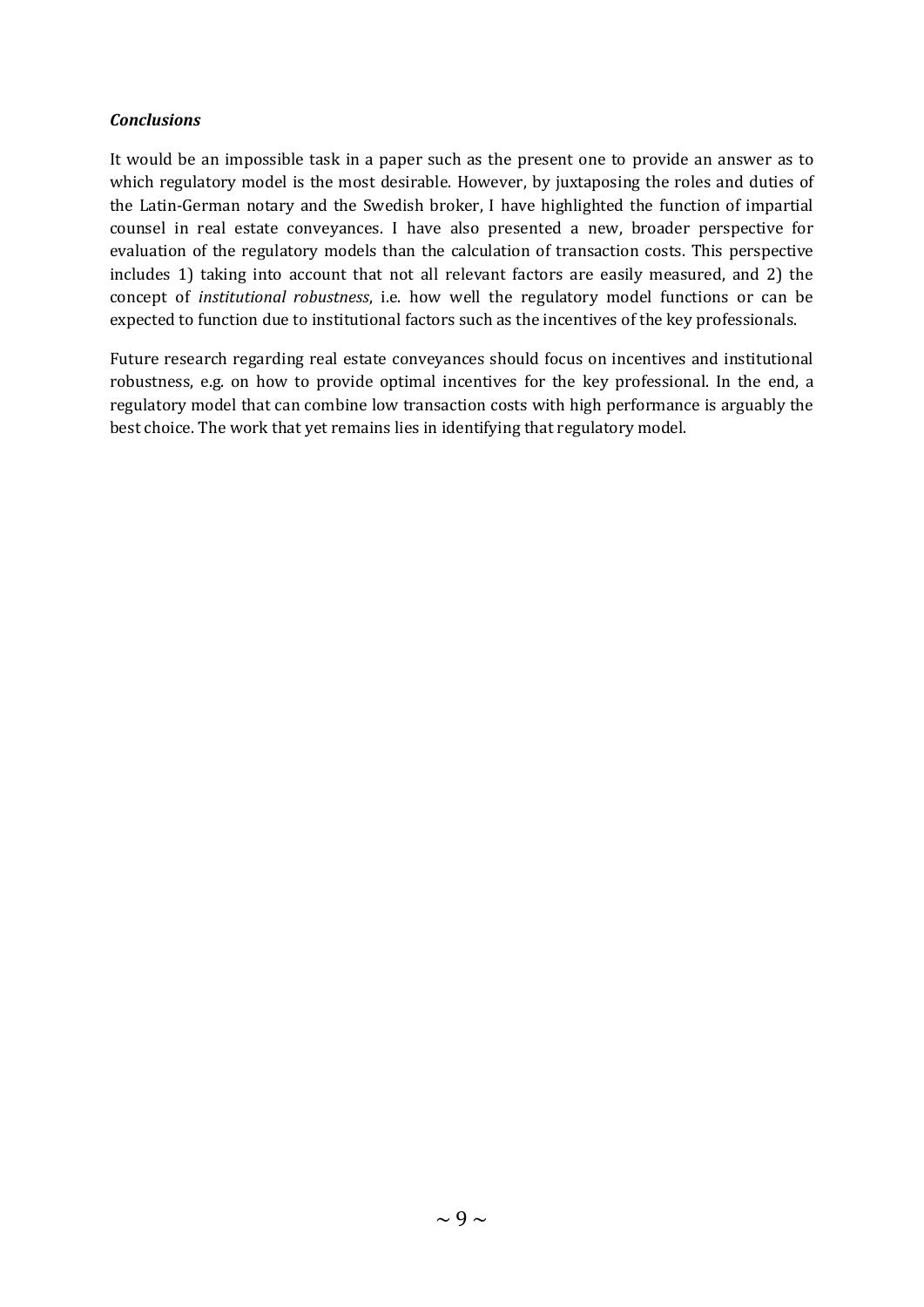## **References**

### **Official Sources – Sweden**

### **Statutes**

Anti-Discrimination Act (2008:567) Competition Act (2008:579) Estate Agents Act (2011:666) *Estate Agents Act (1995:400)* Estate Agents Ordinance (2011:668) Income Tax Act (1999:229) Land Code (1970:944) Land Register Act (2000:224) Act on Measures to Prevent Money Laundering and Terrorist Financing "Money Laundering Act" (2009:62). Sales Act (1990:931) Social Security Act (1962:381) Supervision of Dogs and Cats Act (1943:459) Tax Procedure Act (1990:324) Tenant Ownership Act (1991:614) Torts Act (1972:207)

#### **Travaux Préparatoires**

Prop. 1983/84:16 Prop. 1988/89:76 Prop. 1994/95:14 Prop. 2010/11:15

SOU 2008:6, *Fastighetsmäklaren och konsumenten* SOU 2000:110, *Konsumentskyddet vid småhusbyggande* SOU 1981:102 *The Report of the Home Ownership Commission*

Dir. 2005:140, *Översyn av fastighetsmäklarlagen*.

#### **Case Law**

### Supreme Court

| NJA 1986 s. 146         | Broker's right to commission                     |
|-------------------------|--------------------------------------------------|
| NJA 1991 s. 625         | Duty to advise, taxes                            |
| NJA 1991 s. 729         | Duty to investigate, living area                 |
| NJA 1993 s. 468         | Resale restriction                               |
| NJA 1996 s. 598         | Seller's liability for defects, movable property |
| NJA 1997 s. 127, I & II | Advice, contract-engineering, mortgage clause    |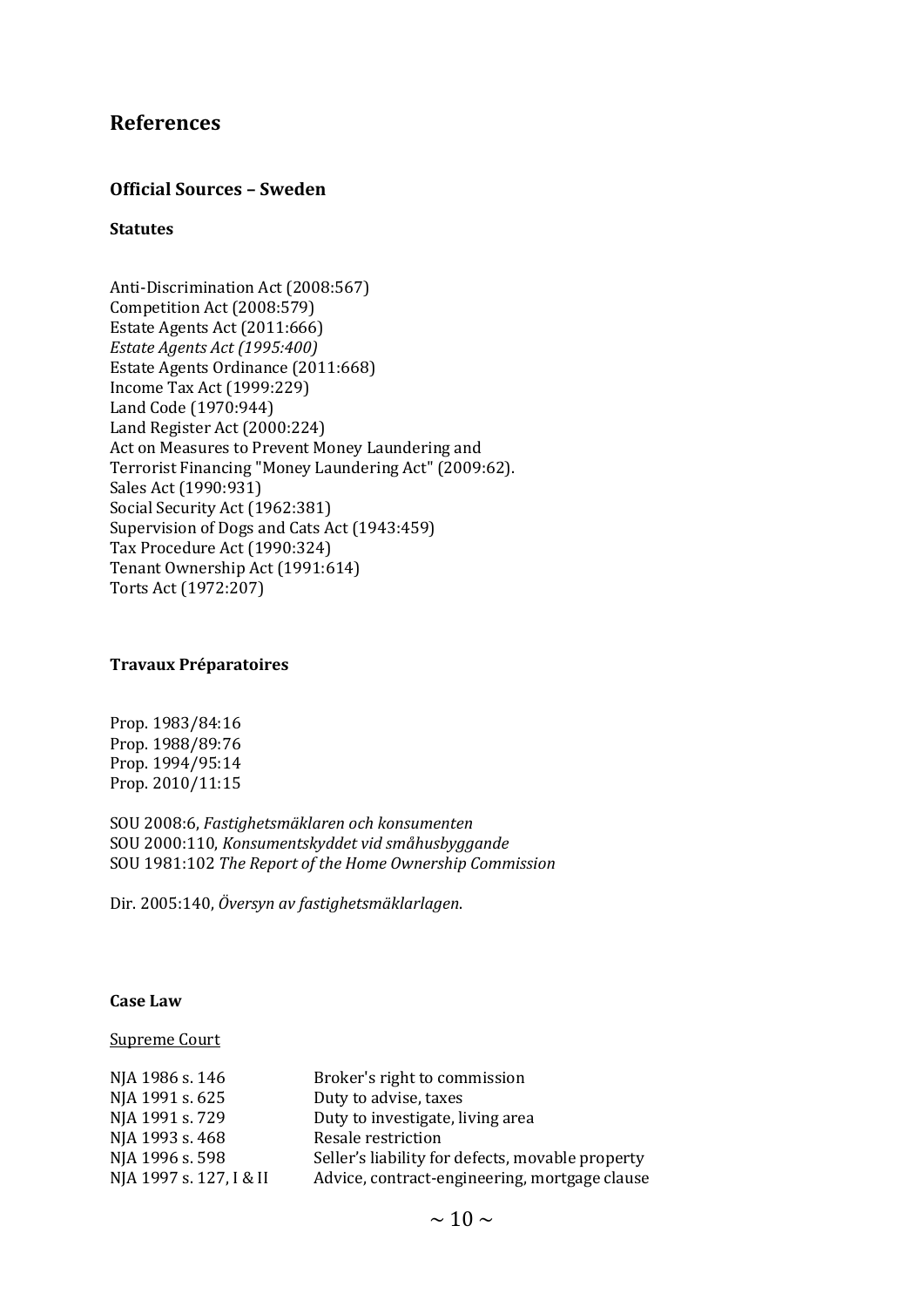| Duty to investigate, living area                      |
|-------------------------------------------------------|
| Seller's liability for defects, tenant ownership home |
| Seller's liability for defects, real estate           |
| Resale restriction                                    |
|                                                       |

### Court of Appeals

Western Sweden Court of Ascertaining facts, easement Appeals T 3278-00 Skåne Blekinge Court of Information disclosure Appeals T 209-04 Svea Court of Appeals T Information disclosure, advice 10086-10

### Supreme Administrative Court

| RÅ 2002 ref. 30 | Acting on advice of counsel       |
|-----------------|-----------------------------------|
| RÅ 2003 ref. 51 | Advice, tenant ownership mortgage |
| RÅ 2006 ref. 53 | Information disclosure            |
| RÅ 2006 ref. 84 | Impartiality, integrity           |
| RÅ 2008 ref. 63 | Impartiality, integrity           |

## Administrative Court of Appeals

| RK 5135-1999 | Remuneration method                                |
|--------------|----------------------------------------------------|
| RK 7861-03   | Impartiality, representing a party                 |
| RK 1995-04   | Contract, adapting contract to instant transaction |
| RK 2226-04   | Impartiality, related person                       |
| RK 3836-04   | Contract, inspection clause                        |
| RK4882-04    | Impartiality, related person                       |
| RK 6721-04   | Impartiality, related person                       |
| RK 8375-04   | Information disclosure                             |
| RK 8008-05   | Impartiality, integrity, trustworthiness           |
| RK 6550-06   | Impartiality, related person                       |
| RK 1948-07   | Impartiality, integrity, loan to contracting party |
| KamR 7165-07 | Impartiality, bidding process                      |
| KamR 9347-08 | Contract, inspection clause                        |
| KamR 1344-09 | Impartiality, related person                       |
| KamR 7171-10 | Ascertaining facts, physical condition of property |

### Administrative Court of First Instance

| LR 7338-01<br>Impartiality, assisting a party in dispute               |  |
|------------------------------------------------------------------------|--|
| LR 11645-04<br>Impartiality, representing a party                      |  |
| LR 21503-05<br>Impartiality, related person                            |  |
| LR 23380-05<br>Contract, inspection clause, unclear clause             |  |
| LR 28148-05<br>Contract, impartiality                                  |  |
| LR 645-06<br>Contract, inspection clause, regulate all relevant issues |  |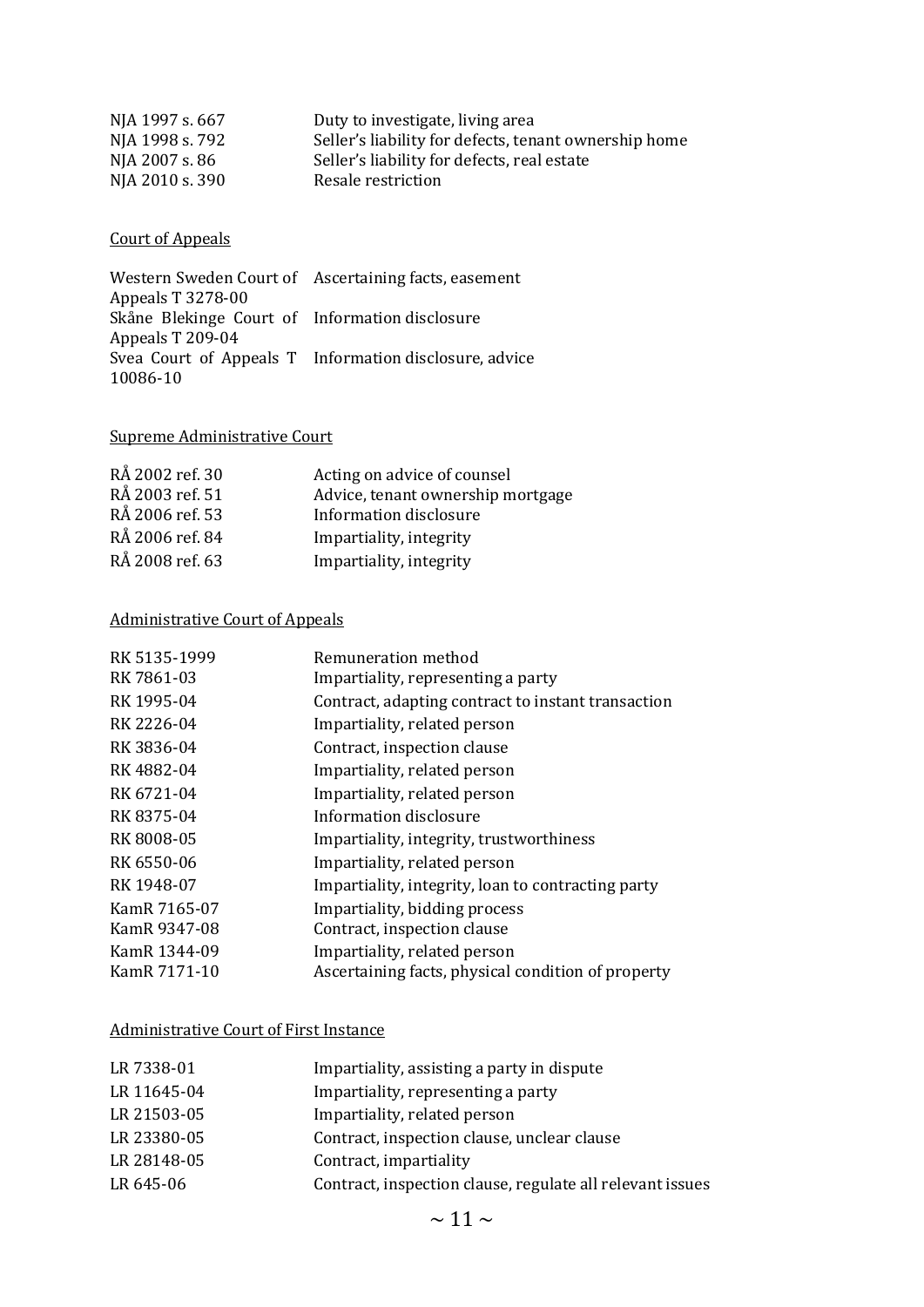| LR 889-06   | Contract, documenting the agreement                      |
|-------------|----------------------------------------------------------|
| LR 1683-06  | Contract, inspection clause, unclear clause              |
| LR 9244-06  | Impartiality, trustworthiness, loan to contracting party |
| LR 19859-06 | Advice, incorrect information                            |
| LR 20260-06 | Contract, inspection clause, unclear clause              |
| LR 20385-06 | Contract, inspection clause, unreasonable clause         |
| LR 8600-09  | Advice, membership clause                                |
| FR 15631-10 | <b>Information disclosure</b>                            |
| FR 1692-10  | Contract, inspection clause                              |
|             |                                                          |

## Estate Agents Inspectorate (FMN/FMI)

| 2003-02-21:1  | Impartiality, loan to contracting party                         |
|---------------|-----------------------------------------------------------------|
| 2003-05-28:6  | Impartiality                                                    |
| 2004-02-25:1  | <b>Information disclosure</b>                                   |
| 2004-02-25:2  | Information disclosure, defects on property                     |
| 2005-12-14-4  | Contract, inspection clause, unclear clause                     |
| 2004-12-15:4  | Impartiality, representing a party                              |
| 2005-01-19:3  | Contract, obligation to be active                               |
| 2005-02-16:1  | Impartiality, representing a party                              |
| 2005-02-23:6  | Contract, unclear clause, regulate all relevant issues          |
| 2005-02-23:7  | Impartiality, representing a party                              |
| 2005-03-16:2  | Information disclosure, uncertain information                   |
| 2005-03-16:7  | <b>Information disclosure</b>                                   |
| 2005-03-16:8  | Contract, unclear clause, regulate all relevant issues          |
| 2005-06-15:4  | Contract, inspection clause, unclear clause                     |
| 2005-09-28:5  | Information disclosure, uncertain information                   |
| 2005-09-28:4  | Contract, inspection clause, unclear clause                     |
| 2005-10-26:7  | Impartiality, loan to contracting party                         |
| 2005-11-16:2  | Contract, unclear clause, regulate all relevant issues          |
| 2005-12-14:3  | Information disclosure, uncertain information                   |
| 2005-12-14:1  | Contract, documenting the agreement                             |
| 2006-02-22:1  | Impartiality, related person                                    |
| 2006-02-22:2  | Impartiality, trading in real estate                            |
| 2006-03-22:1  | Impartiality, trustworthiness, loan to party                    |
| 2006-05-10:2  | Information disclosure, uncertain information                   |
| 2006-05-10:1  | Impartiality, loan to contracting party                         |
| 2006-06-07:5  | Advice, inspection prior to or after signing the sales contract |
| 2006-08-23:5  | Advice, buyer's inspection obligation, inspection clause        |
| 2006-08-23:6  | Advice, buyer's inspection obligation, inspection clause        |
| 2006-08-23:1  | Contract, advice, explaining implications to parties            |
| 2006-08-23:5  | Impartiality, representing a party                              |
| 2006-09-27:4  | Contract, unclear clause, regulate all relevant issues          |
| 2006-09-27:6  | Contract, unclear clause, regulate all relevant issues          |
| 2006-09-27:5  | Impartiality, representing a party                              |
| 2006-09-27:6  | Impartiality, representing a party                              |
| 2006-10-25:9  | Contract, unclear clause, regulate all relevant issues          |
| 2006-10-25:9  | Contract, inspection clause, unreasonable clause                |
| 2006-10-25:3  | Contract, documenting the agreement                             |
| 2006-11-15:11 | Ascertaining facts, resale restriction                          |
| 2007-03-28:5  | Impartiality, trading in real estate                            |
| 2007-06-20:1  | Ascertaining facts, easements                                   |
|               |                                                                 |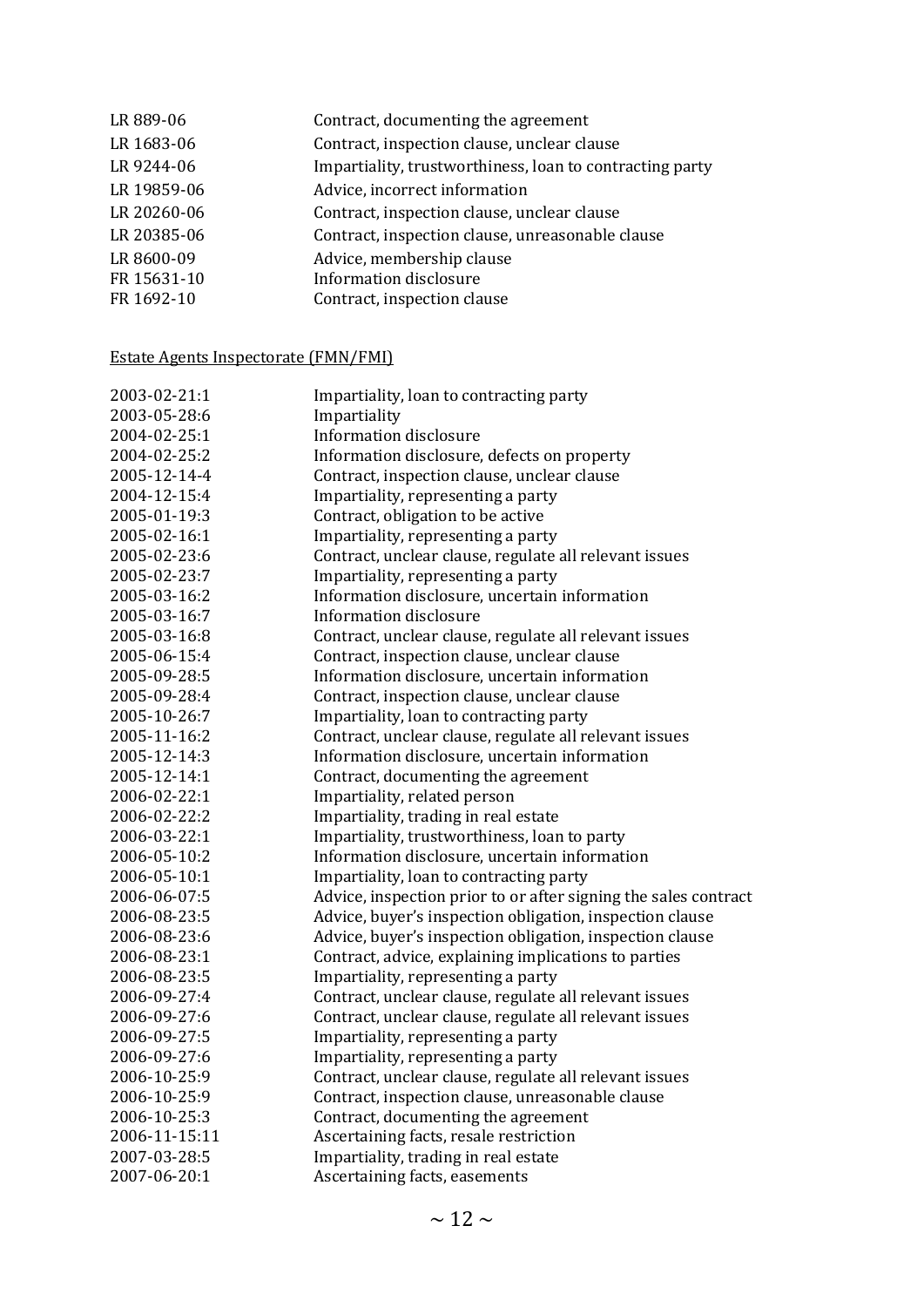| 2007-04-25:2  | Impartiality, trading in real estate        |
|---------------|---------------------------------------------|
| 2007-08-29:4  | Negligent tax advice                        |
| 2007-08-29:7  | Impartiality, trading in real estate        |
| 2008-04-23:1  | Information disclosure                      |
| 2008-11-19:4  | Ascertaining facts, mortgages               |
| 2008-11-19:9  | Information disclosure                      |
| 2008-12-17:11 | Ascertaining facts, benefits                |
| 2009-04-22:5  | Ascertaining facts, easements               |
| 2009-04-22:8  | Ascertaining facts, pre-emption rights      |
| 2011-05-27:1  | Contract, identifying issues to be resolved |
| 2009-12-16:9  | Advice, pre-inspected property              |
| 2009-12-16:11 | Ascertaining facts, right of disposal       |
| 2010-03-25:8  | Advice, pre-inspected property              |
| 2011-01-26:4  | Information disclosure                      |
| 2011-03-31:17 | Advice, spousal consent                     |
| 2011-04-27:6  | Contract, inspection clause                 |
| 2011-05-25:7  | Ascertaining facts, advice, spousal consent |
| 2011-06-22:13 | Advice, new tenant ownership association    |
| 2011-11-23:2  | Advice, contract, invalid contract          |
| 2011-12-14:8  | Information disclosure                      |
| 4-2192-08     | Ascertaining facts, duty to investigate     |

## National Board for Consumer Complaints (ARN)

ARN 2006-46-13 Negligent tax advice

### **Regulations and Reports from Government Agencies**

KOVFS 1996:4, *Guidelines for the Offering, Performance, and Marketing of Real Estate Brokerage Services for Consumers* (rescinded 30 April, 2007).

RiR 2007:7, *Den största affären i livet: tillsyn över fastighetsmäklare och konsumenternas möjlighet* till tvistelösning, available at [http://www.riksrevisionen.se/PageFiles/1149/RiR\\_2007\\_7.pdf](http://www.riksrevisionen.se/PageFiles/1149/RiR_2007_7.pdf) (2012-09-10).

## **Official Sources – the Latin Notary**

### **EU Legislation**

Directive 2005/60/EC of the European Parliament and of the Council of 26 October 2005 on the prevention of the use of the financial system for the purpose of money laundering and terrorist financing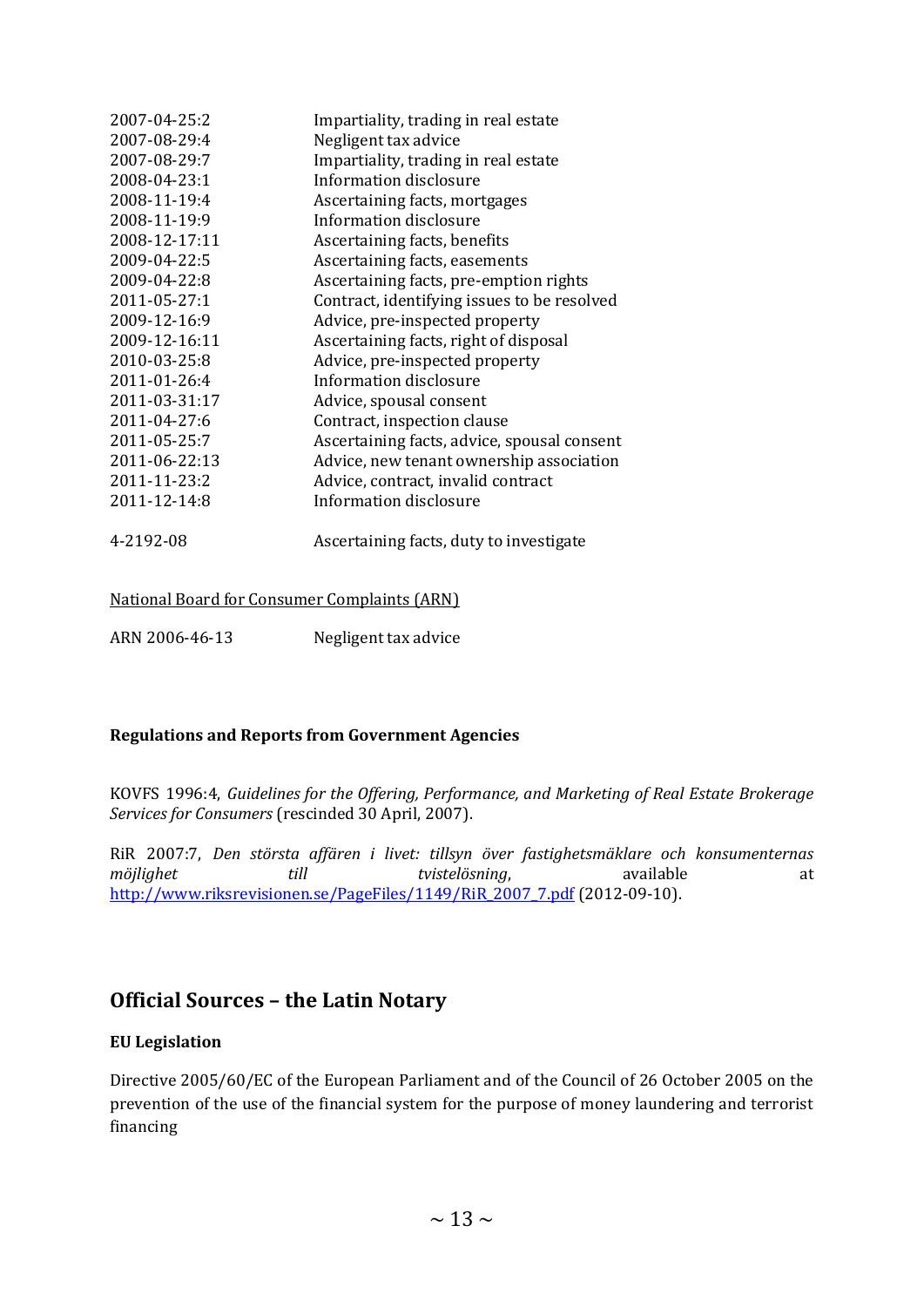## **National Statutes**

See figures 2-7, Jingryd (2012).

### **Case law**

### European Court of Justice

C-47/08 Commission v. Belgium C-50/08 Commission v. France C-51/08 Commission v. Luxembourg C-52/08 Commission v. Portugal C-53/08 Commission v. Austria C-54/08 Commission v. Germany C-61/08 Commission v. Greece

### National Courts

Cour de cassation de Belgique, arrêt n<sup>o</sup> C.01.0201.N/1 du 31 janvier 2002, *Institut Professionel des Agents Immobiliers et al v. Notarishuis van het Arrondissement Leuven.*

Supremo Tribunal de Puerto Rico, *In re Colon Ramery* (1993) – see Malavet.

Other cases cited through literature references.

## **Official Sources – France**

### **Statutes**

Code civil Code de la construction et de l'habitation Code général des impôts Code de la santé publique Code de l'urbanisme

Loi du 25 Ventôse an XI contenant organisation du notariat Loi n° 2000-1208 du 13 décembre 2000 relative à la solidarité et au renouvellement urbains ("Loi SRU")

Ordonnance n<sup>o</sup> 45-2590 du 2 novembre 1945 relative au statut du notariat Ordonnance n<sup>o</sup> 45-1418 du 28 juin 1945, relative à la discipline des notaries et de certains officiers ministériels

Décret nº 45-117 du 19 décembre 1945 portant règlement d'administration publique pour l'application du statut du notariat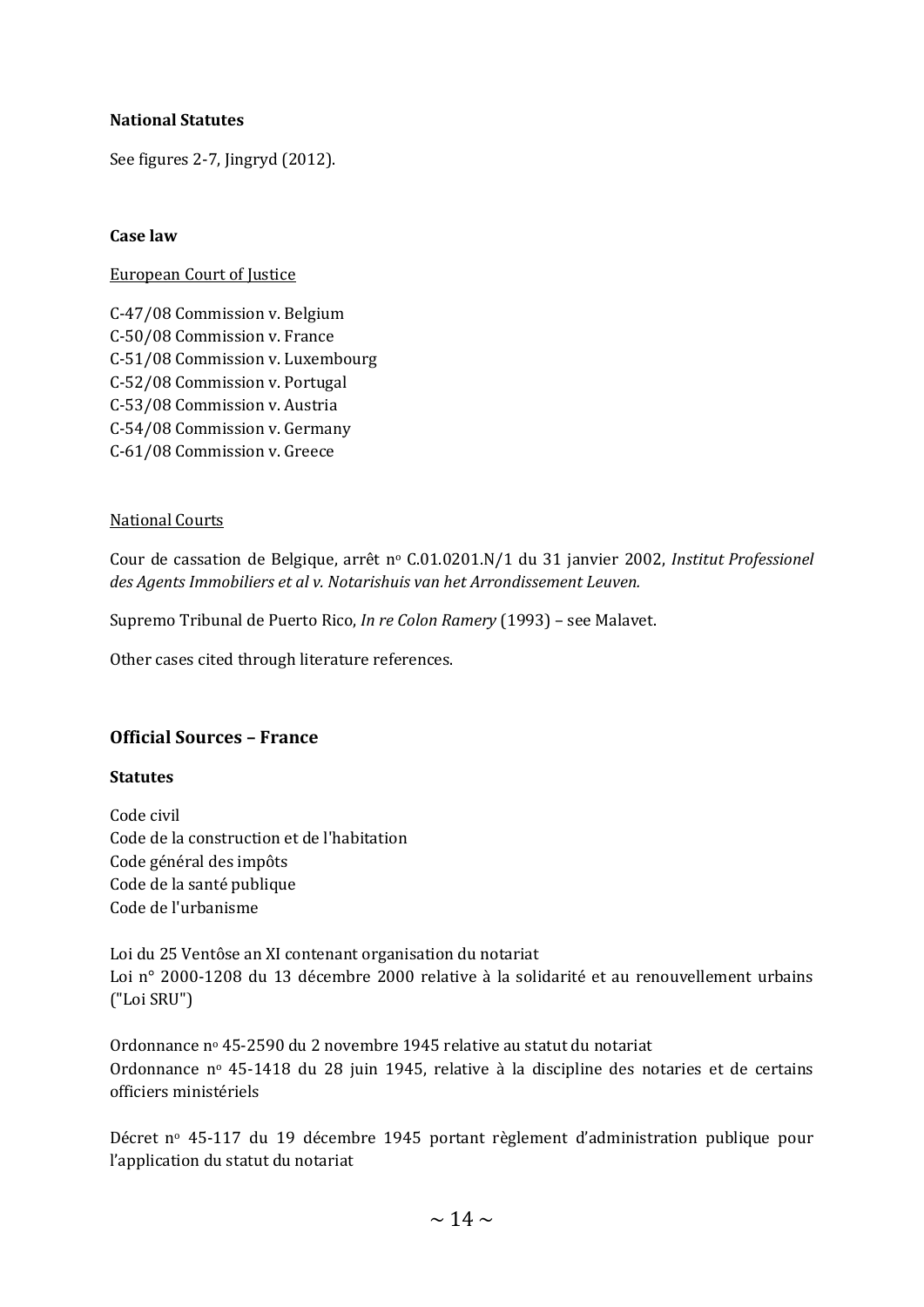### **Case law**

#### Cour de Cassation, published in Bulletin

Cass. 1<sup>re</sup> Civ., D 1925, 1 p. 29 Advice Cass.  $1^{\text{re}}$  Civ., D 1965, p. 449 Advice Cass 1re civ., JCP N 1966, II, 14590 Ascertaining facts, mortgages Cass. com. 12 nov 1969 N 328 Ascertaining facts, right of disposal Cass 1<sup>re</sup> civ., Bull. 1979 1 nº 45 p. 39 Ascertaining facts, identity Cass 1re civ., Bull. 1980 I n<sup>o</sup> 112 Ascertaining facts, zoning & planning Cass. 1<sup>re</sup> civ., Bull. I 1985 nº 268 p. 238 Ascertaining facts, zoning & planning Cass. 1<sup>re</sup> Civ., Bull. I 1985 nº 340 p. 305 Ascertaining facts, licenses Cass.  $1<sup>re</sup>$  Civ., Bull. I 1987 N<sup>o</sup> 288 p. 207 Advice

Cass.  $3^{\text{me}}$  Civ., Bull. 1990 III N<sup>o</sup> 119 p. 66 Contract-engineering Cass.  $1^{re}$  Civ., Bull. I 1994 N<sup>o</sup> 6 p. 5 Ascertaining facts, identity Cass  $1r^e$  civ., Bull. civ. I,  $n^o$  6 Information disclosure Cass.  $1r^e$  civ., Bull. III 1994 n<sup>o</sup> 38 p. 23 Ascertaining facts, easements Cass. 1<sup>re</sup> Civ., Bull. I 1995 N<sup>o</sup> 226 p. 158 Advice Cass. 1<sup>re</sup> Civ., Bull. I 1996 Nº 423 p. 294 Information disclosure Cass. 1<sup>re</sup> Civ., Bull 1998 I nº 21, p. 14 Ascertaining facts, identity

Cass. 1<sup>re</sup> Civ., Bull. 2005 I Nº 323 p. 267 Advice

26560, and 11-14663

#### Cour de Cassation, not published in Bulletin

Cass. 1re Civ., Bull. I 1990 N<sup>o</sup> 160 p. 114 Ascertaining facts, obtaining *certificat d'urbanisme* Cass. 1<sup>re</sup> civ., Bull. I 2003 nº 62 p. 47 Ascertaining facts, trusting veracity of documents

Cass 1<sup>re</sup> civ., Appeal no 88-10448 Ascertaining facts, easements Cass  $1^{re}$  Civ., Appeal nº 90-18775 Ascertaining facts, mortgages Cass.  $1r^e$  Civ., Appeal n<sup>o</sup> 94-14436 Ascertaining facts, mortgages Cass.  $1<sup>re</sup>$  Civ., Appeal nº 96-12874 Advice Cass. 1re civ., appeal n<sup>o</sup> 97-15947 Contract-engineering Cass. 1<sup>re</sup> civ., Appeal nº 99-12216 Ascertaining facts, trusting veracity of documents Cass. 1<sup>re</sup> Civ., Appeal nº 99-15642 Contract-engineering Cass.  $1^{\text{re}}$  Civ., Appeal nº 00-11036 Advice Cass.  $3^{\text{me}}$  Civ., Appeal nº 00-11411 Information disclosure Cass  $3^{\text{me}}$  Civ., Appeal nº 04-13200 Advice Cass. 1<sup>re</sup> Civ., Appeal n<sup>o</sup> **07-18057** Contract-engineering Cass.  $1<sup>re</sup>$  Civ., Appeal nº 08-11564 Contract-engineering Cass.  $3^{\text{me}}$  Civ., Appeal nº 08-20250 Contract-engineering Cass. 1<sup>re</sup> Civ., Appeal nº 10-14170 Advice Cass 3<sup>me</sup> Civ., Appeal nº 10-16954 Ascertaining facts, building permit Cass.  $1^{\text{re}}$  Civ., Appeal n<sup>o</sup> 10-17259 Contract-engineering Cass.  $1<sup>re</sup>$  Civ., Appeal nº 10-18066 Contract-engineering Cass. 1<sup>re</sup> Civ., Appeal nº 10-19942 Advice Cass. 1<sup>re</sup> Civ., Appeal nº 10-25583 Ascertaining facts, easements Cass.  $1^{re}$  Civ., Appeal nº 10-26219 Ascertaining facts, right of disposal Cass.  $1^{\text{re}}$  Civ., Appeal nº 10-25741, 10-Advice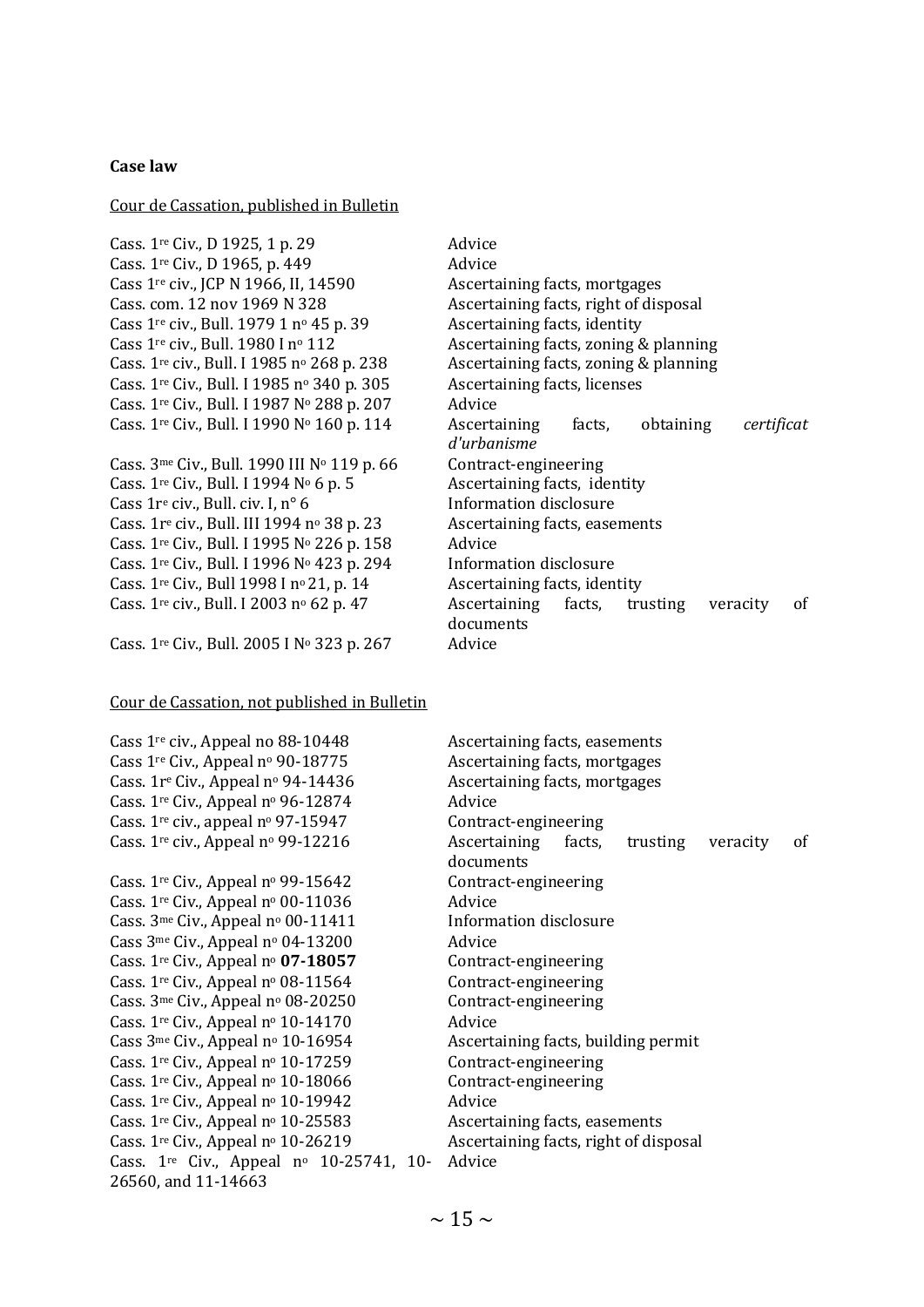Cass.  $1<sup>re</sup>$  Civ., Appeal n<sup>o</sup> 10-26934 Contract-engineering Cass. 1<sup>re</sup> Civ., Appeal nº 10-27305 Contract-engineering

## **Books, Articles & Reports**

Ankarloo, Bengt (1994), *Romersk rätt*, Lund: Universitetsförlaget Dialogos.

Armbrüster, Christian, Preuss, Nicola & Renner, Thomas (2009), *Beurkundungsgesetz und Dienstordnung für Notarinnen und Notaren: Kommentar* (5th ed.), Berlin: De Gruyter Rechtwissenschaften Verlags-GmbH.

Arruñada, Benito (1996), The Economics of Notaries, *European Journal of Law and Economics, 3(1), pp. 5-37.*

Arrañuda, Benito (2001), Pasado, presente y futuro del notariado, *Folio Real, vol. 2, núm 6, octubre, 2001, 135-53.*

Arrañuda, Benito (2006), *Managing Competition in Professional Services and the Burden of Inertia*, in Ehlermann, Claus-Dieter & Atanasiu, Isabela, eds., *European Competition Law Annual 2004: The Relationship Between Competition Law and the (Liberal) Professions*, Hart Publishing, Oxford and Oregon, 2006, pp. 51-71.

Arruñada, Benito (2007), Market and Institutional Determinants in the Regulation of Conveyancers, *European Journal of Law and Economics, Vol. 23, No. 2, pp. 93-116*; available at [http://papers.ssrn.com/sol3/papers.cfm?abstract\\_id=987348](http://papers.ssrn.com/sol3/papers.cfm?abstract_id=987348) (2012-09-10).

Baier, Matthias & Svensson, Måns (2009), *Om normer*. Malmö: Liber.

Bettini, Serge & Bettini, Sophie (2011), *Acheter, vendre, louer: Les bons réflexes de l'immobilier*. Magny-les-Hameaux: Éditions Chiron.

Biguenet-Maurel, Cécile (2006), *Le devoir de conseil des notaires.* Paris: Defrénois.

Bogdan, Michael (2003), *Komparativ rättskunskap*, 2 ed., Stockholm: Norstedts Juridik.

Brandelli, Leonardo (2004), *Atas notariais* in Brandelli (ed.), *Ata Notarial*, Porto Alegre: Sergio Antonio Fabris Editor; article available at [http://fm.cartorios.net/plugins/filemanager/files/1jundiai/artigos/Atas\\_Notariais.pdf](http://fm.cartorios.net/plugins/filemanager/files/1jundiai/artigos/Atas_Notariais.pdf) (2012- 09-10).

Commission of the European Communities, *Professional Services – Scope for More Reform*, Brussels, 5.9.2005, COM(2005) 405 final.

Commission of the European Communities, *Report on Competition in Professional Services*, Brussels, 9.2.2004, Com(2004) 83 final.

Davey, Charles (2006), *Buying Property in France*, Kogan Page, London and Philadelphia.

Deflem, Mathieu (2010), *Sociology of Law: Visions of a Scholarly Tradition*, Cambridge University Press, Cambridge.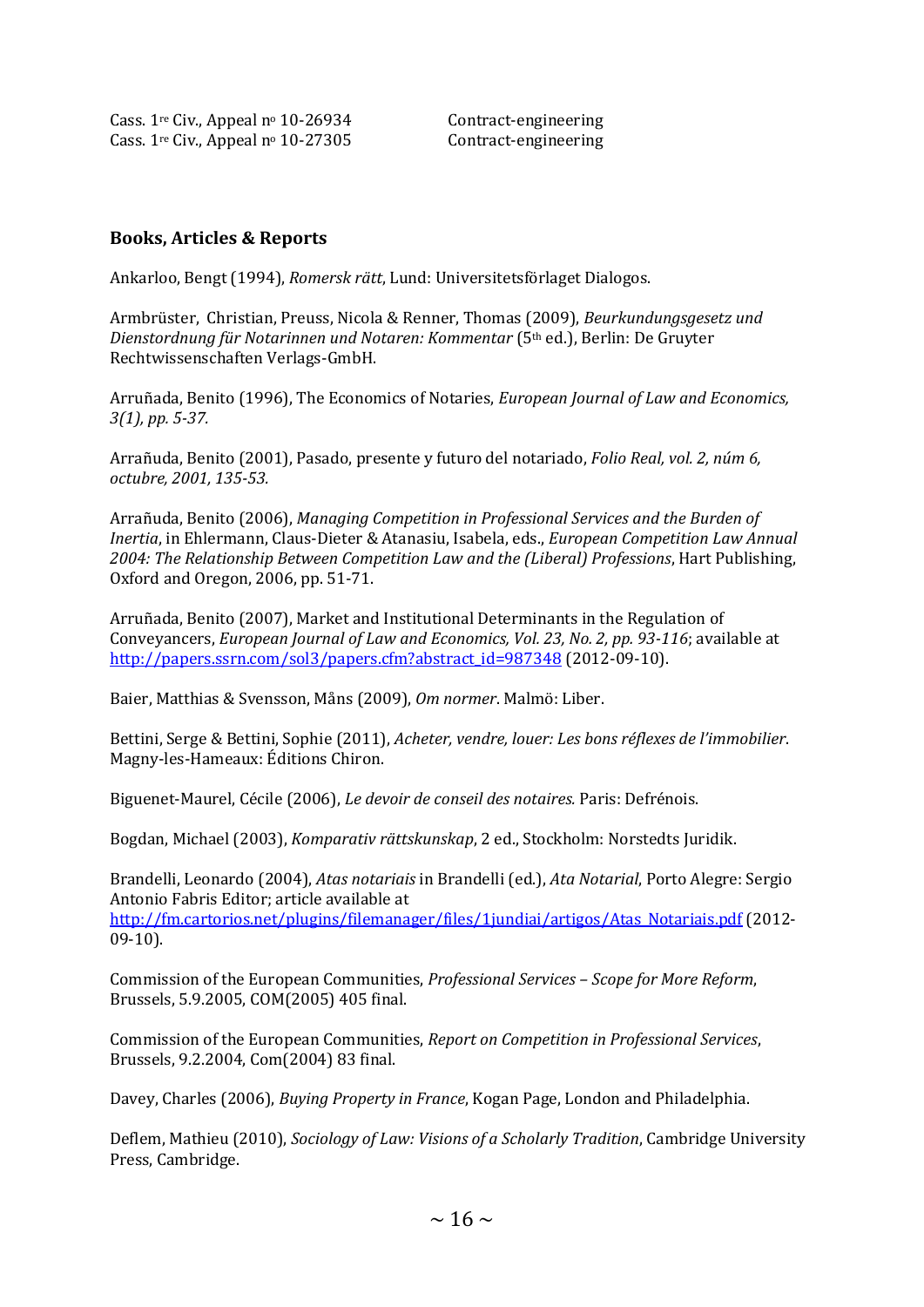Dougnac Rodriguez, Antoniom, *El Escribano de Santiago de Chile a Traves de sus Visitas en el Siglo XVIII*. *Rev. estud. hist.-juríd.*, 1997, no.19, p.49-93. ISSN 0716-5455.

Dworkin, Ronald (1988), *Law's Empire*, Oxford: Hart Publishing.

Dyson, Henry (2010), *French Property and Inheritance Law*, Oxford: Oxford University Press.

Ferreira, João Figueiredo & Weinzenmann, Luiz Carlos (2006), O Notariado No Brasil, *Notarius International 1-2/2006, p. 59-67*; available at [http://212.63.69.85/DataBase/Edition/notarius\\_01\\_02\\_2006.pdf](http://212.63.69.85/DataBase/Edition/notarius_01_02_2006.pdf) (2012-09-10).

Gaius, *See Poste.*

Geimer, Reinhold (2001), *The Circulation of Notarial Acts and Their Effect in Law*, XXIII International Congress of Latin Notaries: Report of the German Delegation, available at [http://www.bnotk.de/\\_downloads/UINL\\_Kongress/Athen/GEIMER\\_ENGLISH.pdf](http://www.bnotk.de/_downloads/UINL_Kongress/Athen/GEIMER_ENGLISH.pdf) (2012-09-10).

Gonzales, José António Marquez, *La fe y la función notarial : evolución histórica*, en Revista del Notariado. Ciudad Autónoma de Buenos Aires : Colegio de Escribanos de la Ciudad de Buenos Aires; año 109 886, octubre-diciembre 2006, pp. 255-286.

Gordley, James & von Mehren, Arthur Taylor (2006), *An Introduction to the Comparative Study of Private Law: Readings, Cases, Materials*, Cambridge: Cambridge University Press.

Grauers, Folke (2010), *Nyttjanderätt. Hyra, bostadsrätt, arrende och tomträtt*, 13th ed., Lund: Studentlitteratur.

Grauers, Folke (2012), *Fastighetsköp*, 20th ed., Lund: Studentlitteratur.

Grauers, Per Henning m fl. (2011), *Fastighetsmäklaren – en vägledning,* 4th ed. Stockholm: Norstedts Juridik.

Greenidge, *See Poste.*

Harrisson, Dick (1995), *Europa i världen: medeltiden*, Almqvist & Wiksell, Stockholm

Hellner, Jan (2001), *Metodproblem i rättsvetenskapen – studier i förmögenhetsrätt*. Stockholm: Jure.

Hertel, Christian & Wicke, Hartmut (2004)*, Real Property Law and Procedure in the European Union*: *National Report: Germany*, European University Institute (EUI)/European Private Law Forum, available at

[http://www.eui.eu/Documents/DepartmentsCentres/Law/ResearchTeaching/ResearchThemes](http://www.eui.eu/Documents/DepartmentsCentres/Law/ResearchTeaching/ResearchThemes/EuropeanPrivateLaw/RealPropertyProject/Germany.PDF) [/EuropeanPrivateLaw/RealPropertyProject/Germany.PDF](http://www.eui.eu/Documents/DepartmentsCentres/Law/ResearchTeaching/ResearchThemes/EuropeanPrivateLaw/RealPropertyProject/Germany.PDF) (2012-09-10).

Illustrated Oxford Dictionary, Oxford University Press, 1998.

Jingryd, Ola (2012), *Impartial Legal Counsel in Real Estate Conveyances: The Swedish Broker and the Latin Notary*. Stockholm: Royal Institute of Technology.

Kreps, David M. (1990), *A Course in Microeconomic Theory*, Prentice Hall.

Lesaffer, Randall (2005), Argument from Roman Law in Current International Law: Occupation and Acquisitive Prescription, *The European Journal of International Law, Vol. 16 no. 1, pp. 25-58*.